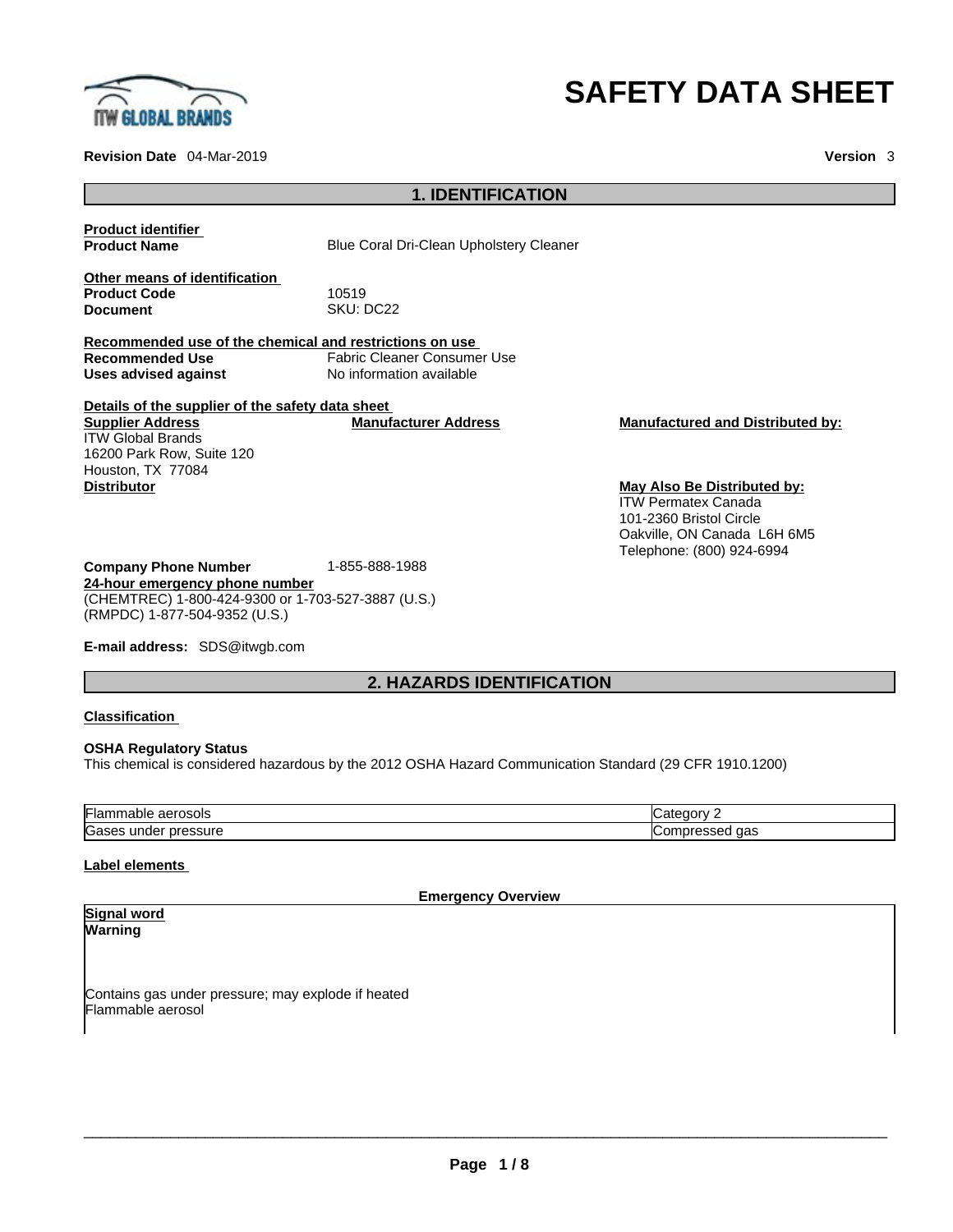

#### **Precautionary Statements - Prevention**

Keep away from heat/sparks/open flames/hot surfaces. - No smoking

Eliminate all ignition sources if safe to do so Leaking gas fire: Do not extinguish, unless leak can be stopped safely

#### **Precautionary Statements - Storage**

Store in a well-ventilated place Protect from sunlight. Store in a well-ventilated place

#### **Precautionary Statements - Disposal**

Dispose of contents/container to an approved waste disposal plant

#### **Hazards not otherwise classified (HNOC)**  Not applicable

**Other Information** 

Not applicable.

Unknown acute toxicity 2.1 % of the mixture consists of ingredient(s) of unknown toxicity

### **3. COMPOSITION/INFORMATION ON INGREDIENTS**

| <b>Chemical Name</b> | <b>CAS No</b> | Weight-%                 |
|----------------------|---------------|--------------------------|
| <b>WATFR</b>         | 7732-18-5     | 100<br>$60 -$            |
| <b>ISOBUTANE</b>     | 75-28-5       | $\overline{\phantom{0}}$ |
| <b>MORPHOLINE</b>    | 110-91-8      | υ.<br>-                  |

# **4. FIRST AID MEASURES**

#### **Description of first aid measures**

| <b>General advice</b>              | Get medical advice/attention if you feel unwell.                                                                                                                                                 |
|------------------------------------|--------------------------------------------------------------------------------------------------------------------------------------------------------------------------------------------------|
| Eye contact                        | IF IN EYES: Rinse cautiously with water for several minutes. Remove contact lenses, if<br>present and easy to do. Continue rinsing. If eye irritation persists: Get medical<br>advice/attention. |
| <b>Skin contact</b>                | IF ON SKIN:. Wash skin with soap and water. If skin irritation persists, call a physician.<br>Take off contaminated clothing and wash before reuse.                                              |
| <b>Inhalation</b>                  | IF INHALED: Remove victim to fresh air and keep at rest in a position comfortable for<br>breathing. If symptoms persist, call a physician.                                                       |
| Ingestion                          | IF SWALLOWED:. Do NOT induce vomiting. Never give anything by mouth to an<br>unconscious person. Call a physician.                                                                               |
| Self-protection of the first aider | Ensure that medical personnel are aware of the material(s) involved and take precautions to                                                                                                      |
|                                    |                                                                                                                                                                                                  |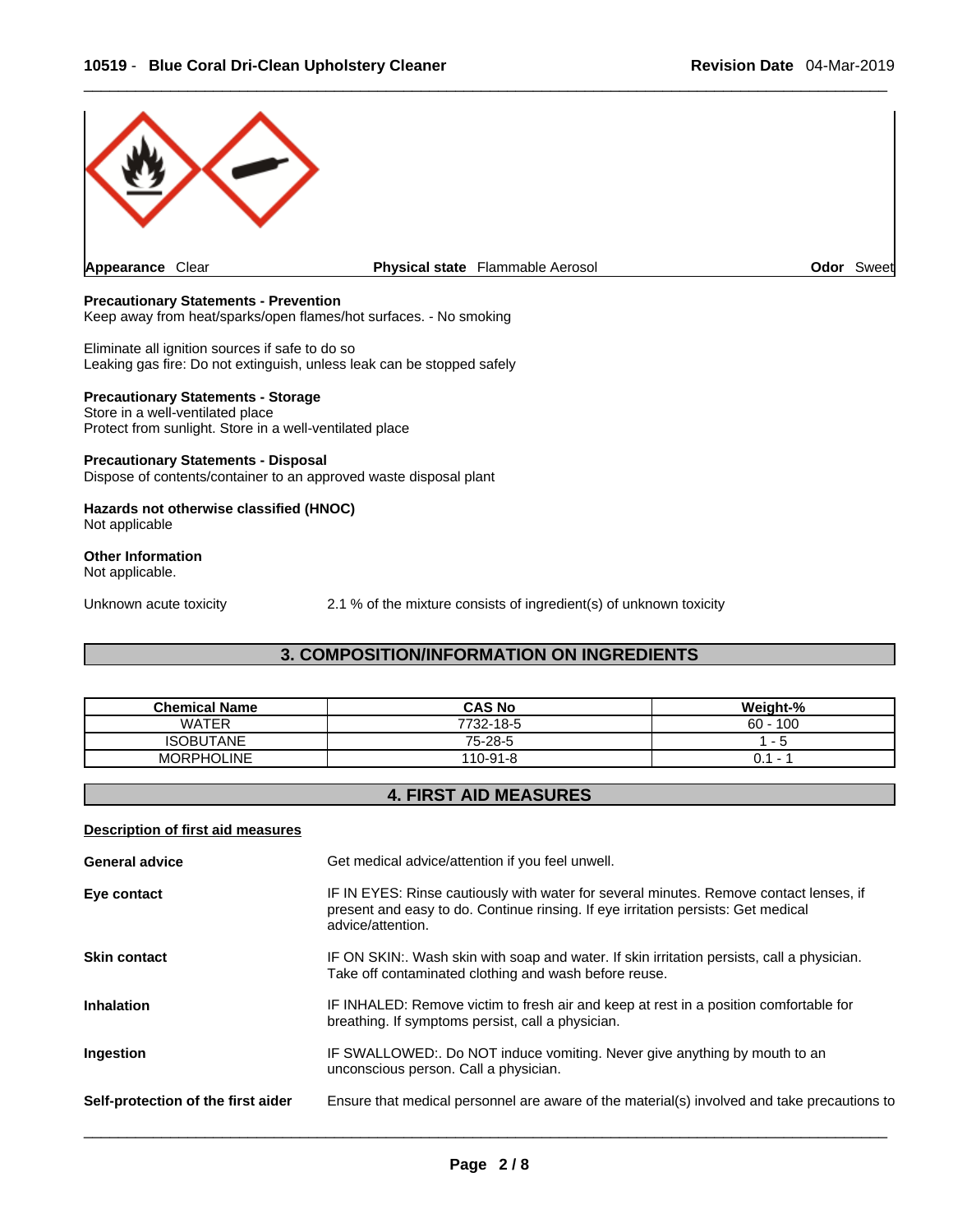|                                                                                                            | protect themselves.                                                                                                                                                                                                                                                                                                          |  |  |
|------------------------------------------------------------------------------------------------------------|------------------------------------------------------------------------------------------------------------------------------------------------------------------------------------------------------------------------------------------------------------------------------------------------------------------------------|--|--|
| Most important symptoms and effects, both acute and delayed                                                |                                                                                                                                                                                                                                                                                                                              |  |  |
| See section 2 for more information.<br><b>Symptoms</b>                                                     |                                                                                                                                                                                                                                                                                                                              |  |  |
|                                                                                                            | Indication of any immediate medical attention and special treatment needed                                                                                                                                                                                                                                                   |  |  |
| Note to physicians                                                                                         | Treat symptomatically.                                                                                                                                                                                                                                                                                                       |  |  |
|                                                                                                            | <b>5. FIRE-FIGHTING MEASURES</b>                                                                                                                                                                                                                                                                                             |  |  |
| Suitable extinguishing media<br>Carbon dioxide (CO2), Dry chemical, Foam                                   |                                                                                                                                                                                                                                                                                                                              |  |  |
| Unsuitable extinguishing media<br>None                                                                     |                                                                                                                                                                                                                                                                                                                              |  |  |
| Specific hazards arising from the chemical                                                                 | Contents under pressure and can explode when exposed to heat or flames.                                                                                                                                                                                                                                                      |  |  |
| <b>Explosion data</b><br><b>Sensitivity to Mechanical Impact</b><br><b>Sensitivity to Static Discharge</b> | None.<br>None.                                                                                                                                                                                                                                                                                                               |  |  |
| Protective equipment and precautions for firefighters<br>protective gear.                                  | As in any fire, wear self-contained breathing apparatus pressure-demand, MSHA/NIOSH (approved or equivalent) and full                                                                                                                                                                                                        |  |  |
|                                                                                                            | <b>6. ACCIDENTAL RELEASE MEASURES</b>                                                                                                                                                                                                                                                                                        |  |  |
|                                                                                                            | <b>Personal precautions, protective equipment and emergency procedures</b>                                                                                                                                                                                                                                                   |  |  |
| <b>Personal precautions</b>                                                                                | Ensure adequate ventilation, especially in confined areas. Avoid contact with eyes and skin.<br>Use personal protective equipment as required. Slippery, can cause falls if walked on.                                                                                                                                       |  |  |
| <b>Environmental precautions</b>                                                                           |                                                                                                                                                                                                                                                                                                                              |  |  |
| <b>Environmental precautions</b>                                                                           | See section 12 for additional ecological information.                                                                                                                                                                                                                                                                        |  |  |
| Methods and material for containment and cleaning up                                                       |                                                                                                                                                                                                                                                                                                                              |  |  |
| <b>Methods for containment</b>                                                                             | Prevent further leakage or spillage if safe to do so.                                                                                                                                                                                                                                                                        |  |  |
| Methods for cleaning up                                                                                    | Ensure adequate ventilation. Soak up with inert absorbent material. Sweep up and shovel<br>into suitable containers for disposal. Use personal protective equipment as required.                                                                                                                                             |  |  |
| Prevention of secondary hazards                                                                            | Clean contaminated objects and areas thoroughly observing environmental regulations.                                                                                                                                                                                                                                         |  |  |
|                                                                                                            | 7. HANDLING AND STORAGE                                                                                                                                                                                                                                                                                                      |  |  |
| <b>Precautions for safe handling</b>                                                                       |                                                                                                                                                                                                                                                                                                                              |  |  |
| Advice on safe handling                                                                                    | Do not puncture or incinerate cans. Contents under pressure. Handle in accordance with<br>good industrial hygiene and safety practice. Use personal protective equipment as required.<br>Avoid contact with eyes. Avoid breathing vapors or mists. Do not stick pin or any other<br>sharp object into opening on top of can. |  |  |
| Conditions for safe storage, including any incompatibilities                                               |                                                                                                                                                                                                                                                                                                                              |  |  |
| <b>Storage Conditions</b>                                                                                  | Store in a well-ventilated place. Keep cool. Keep away from sunlight, ignition sources and                                                                                                                                                                                                                                   |  |  |

other sources of heat. Keep out of the reach of children.  $\_$  ,  $\_$  ,  $\_$  ,  $\_$  ,  $\_$  ,  $\_$  ,  $\_$  ,  $\_$  ,  $\_$  ,  $\_$  ,  $\_$  ,  $\_$  ,  $\_$  ,  $\_$  ,  $\_$  ,  $\_$  ,  $\_$  ,  $\_$  ,  $\_$  ,  $\_$  ,  $\_$  ,  $\_$  ,  $\_$  ,  $\_$  ,  $\_$  ,  $\_$  ,  $\_$  ,  $\_$  ,  $\_$  ,  $\_$  ,  $\_$  ,  $\_$  ,  $\_$  ,  $\_$  ,  $\_$  ,  $\_$  ,  $\_$  ,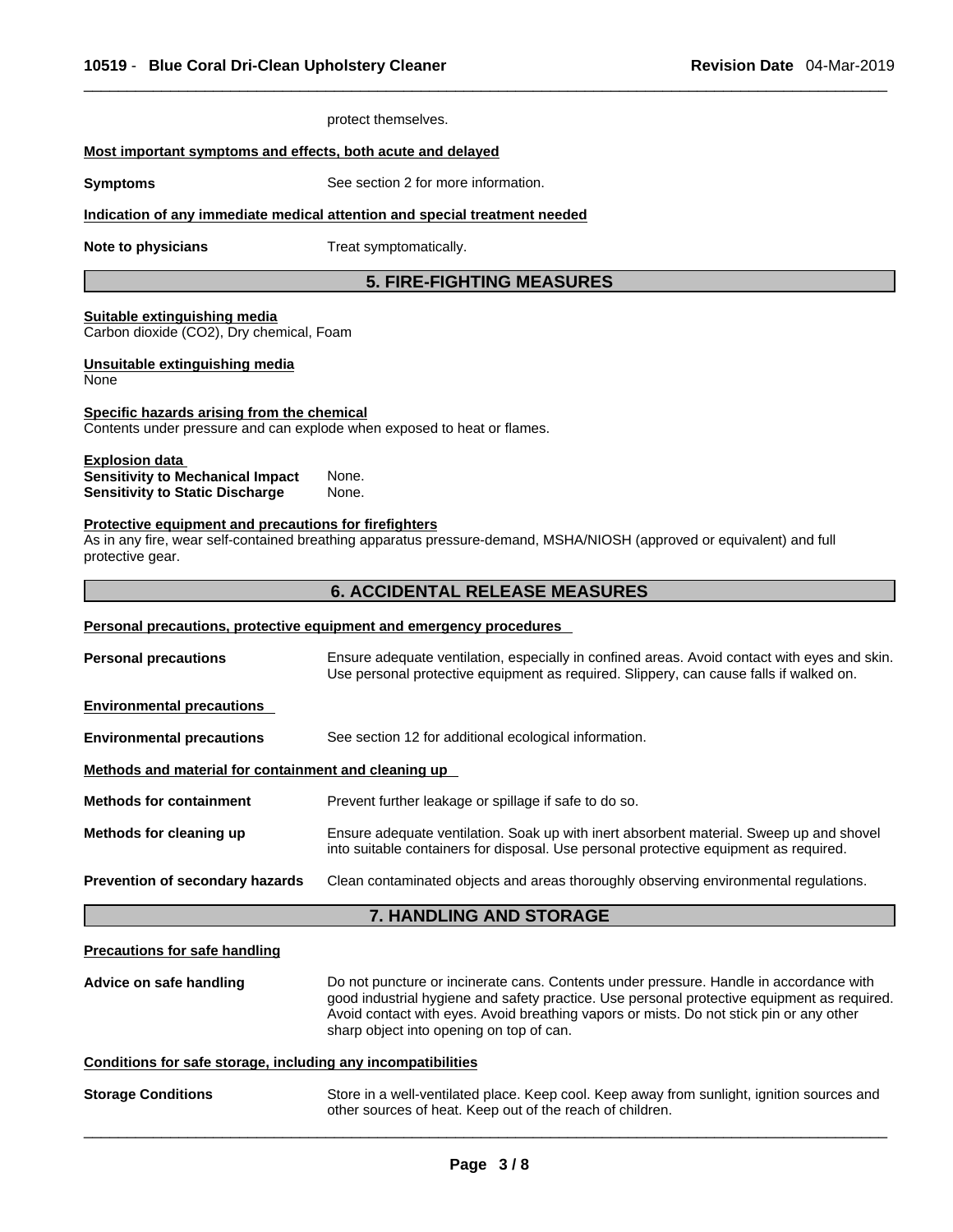**Incompatible materials** Strong oxidizing agents

# **8. EXPOSURE CONTROLS/PERSONAL PROTECTION**

#### **Control parameters**

| <b>Exposure Guidelines</b>          |                                       |                                                                                                                                                                                   |                                                                                                                 |
|-------------------------------------|---------------------------------------|-----------------------------------------------------------------------------------------------------------------------------------------------------------------------------------|-----------------------------------------------------------------------------------------------------------------|
| <b>Chemical Name</b>                | <b>ACGIH TLV</b>                      | <b>OSHA PEL</b>                                                                                                                                                                   | <b>NIOSH IDLH</b>                                                                                               |
| <b>ISOBUTANE</b><br>75-28-5         | STEL: 1000 ppm<br>explosion<br>hazard |                                                                                                                                                                                   | TWA: 800 ppm<br>TWA: 1900 mg/m <sup>3</sup>                                                                     |
| <b>MORPHOLINE</b><br>$110 - 91 - 8$ | TWA: 20 ppm                           | TWA: 20 ppm<br>TWA: 70 mg/m $3$<br>(vacated) TWA: 20 ppm<br>(vacated) TWA: 70 mg/m <sup>3</sup><br>(vacated) STEL: 30 ppm<br>(vacated) STEL: $105 \text{ mg/m}^3$<br>(vacated) S* | <b>IDLH: 1400 ppm</b><br>TWA: 20 ppm<br>TWA: $70 \text{ mg/m}^3$<br>STEL: 30 ppm<br>STEL: 105 mg/m <sup>3</sup> |

*NIOSH IDLH Immediately Dangerous to Life or Health* 

**Other Information** Vacated limits revoked by the Court of Appeals decision in AFL-CIO v.OSHA, 965 F.2d 962 (11th Cir., 1992).

#### **Appropriate engineering controls**

| <b>Engineering Controls</b> | Showers             |  |
|-----------------------------|---------------------|--|
|                             | Eyewash stations    |  |
|                             | Ventilation systems |  |

#### **Individual protection measures, such as personal protective equipment**

| <b>Eye/face protection</b>            | Wear safety glasses or goggles if splashing is likely to occur.                                                                                                             |
|---------------------------------------|-----------------------------------------------------------------------------------------------------------------------------------------------------------------------------|
| Skin and body protection              | Wear protective natural rubber, nitrile rubber, Neoprene™ or PVC gloves.                                                                                                    |
| <b>Respiratory protection</b>         | No protective equipment is needed under normal use conditions. If exposure limits are<br>exceeded or irritation is experienced, ventilation and evacuation may be required. |
| <b>General Hygiene Considerations</b> | Handle in accordance with good industrial hygiene and safety practice. Regular cleaning of<br>equipment, work area and clothing is recommended.                             |

# 9. PHYSICAL AND CHEMICAL PROPERTIES

| 9.1. Information on basic physical and chemical properties |                          |                  |  |  |
|------------------------------------------------------------|--------------------------|------------------|--|--|
| <b>Physical state</b>                                      | Flammable Aerosol        |                  |  |  |
| Appearance                                                 | Clear                    |                  |  |  |
| Odor                                                       | Sweet                    |                  |  |  |
| <b>Odor threshold</b>                                      | No information available |                  |  |  |
| <b>Property</b>                                            | Values                   | Remarks • Method |  |  |
| рH                                                         | 9.5                      |                  |  |  |
| Melting point / freezing point                             | No information available |                  |  |  |
| Boiling point / boiling range                              | No information available |                  |  |  |
| <b>Flash point</b>                                         | No information available |                  |  |  |
| <b>Evaporation rate</b>                                    | No information available |                  |  |  |
| Flammability (solid, gas)                                  | No information available |                  |  |  |
| <b>Flammability Limit in Air</b>                           |                          |                  |  |  |
| Upper flammability limit:                                  | No information available |                  |  |  |
| Lower flammability limit:                                  | No information available |                  |  |  |
| Vapor pressure                                             | No information available |                  |  |  |
| Vapor density                                              | No information available |                  |  |  |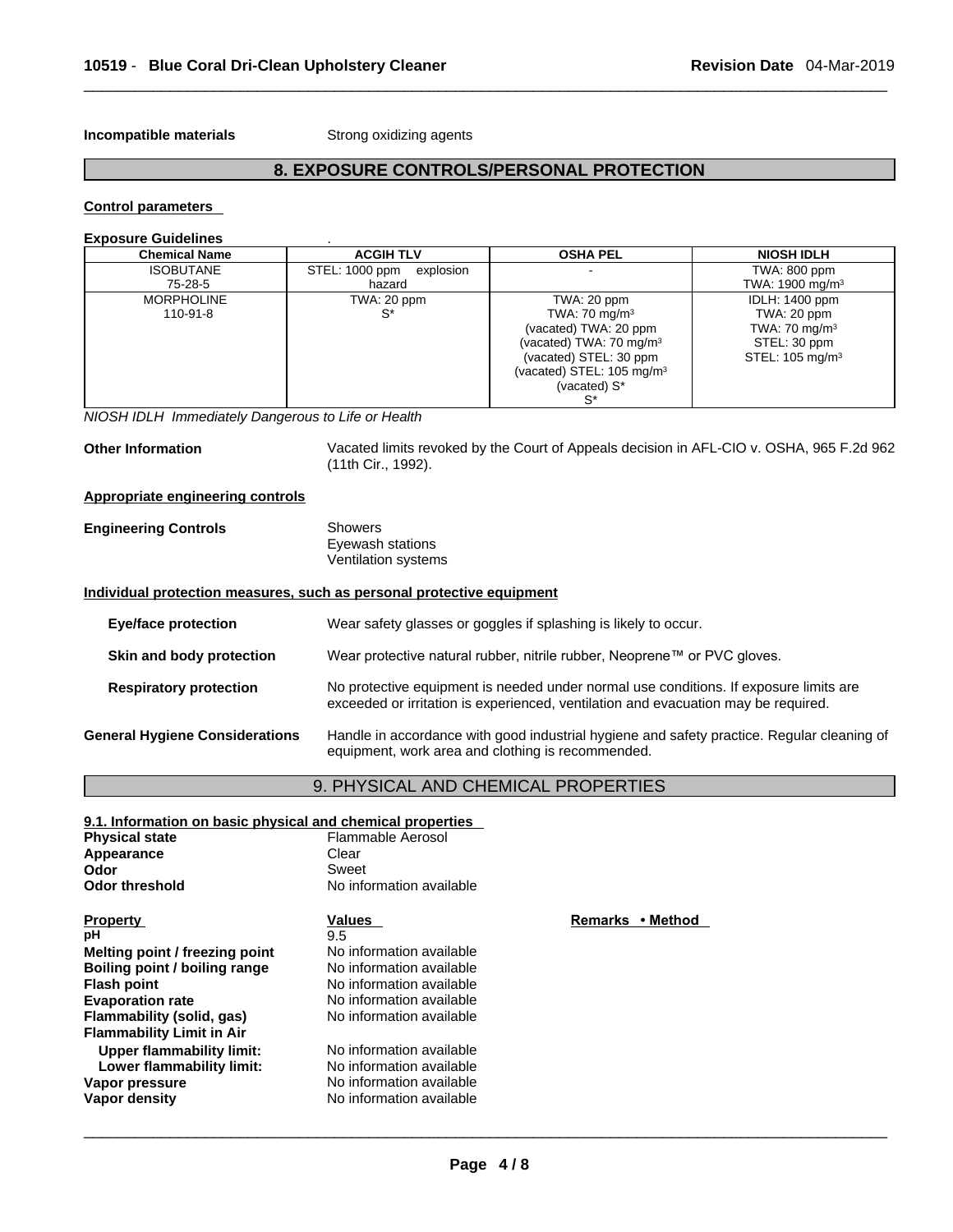**Explosive properties**<br> **Oxidizing properties**<br>
No information available **Oxidizing properties Relative density** Typical 0.97 @ 20°C **Water solubility** Soluble in water **Solubility(ies)** No information available **Partition coefficient**<br> **Autoignition temperature**<br>
No information available **Autoignition temperature No information available**<br> **Decomposition temperature No information available Decomposition temperature** No information available<br>**Kinematic viscosity** No information available **Kinematic viscosity**<br>Dynamic viscosity

**Other Information Softening point**<br> **Molecular weight**<br> **Molecular weight**<br> **Molecular weight**<br> **Molecular weight VOC Content (%)** 4 **Density**<br> **Bulk density**<br> **Bulk density**<br> **Parameter Allen Montenantion availa**<br>
No information availa **SADT (self-accelerating decomposition temperature)**

**Dynamic viscosity** No information available

**No information available No information available** No information available

# **10. STABILITY AND REACTIVITY**

#### **Reactivity**

Stable under normal use

#### **Chemical stability**

Stable under normal conditions

#### **Possibility of Hazardous Reactions**

None under normal processing.

#### **Conditions to avoid**

Extremes of temperature and direct sunlight.

#### **Incompatible materials**

Strong oxidizing agents

## **Hazardous Decomposition Products**

Carbon oxides

# **11. TOXICOLOGICAL INFORMATION**

### **Information on likely routes of exposure**

| <b>Inhalation</b>   | May cause irritation of respiratory tract.                                         |
|---------------------|------------------------------------------------------------------------------------|
| Eye contact         | Contact with eyes may cause irritation. May cause redness and tearing of the eyes. |
| <b>Skin contact</b> | May cause skin irritation and/or dermatitis.                                       |
| Ingestion           | Ingestion may cause irritation to mucous membranes.                                |

| <b>Chemical Name</b> | Oral LD50            | <b>Dermal LD50</b>       | <b>Inhalation LC50</b> |
|----------------------|----------------------|--------------------------|------------------------|
| <b>WATER</b>         | $> 90$ mL/kg (Rat)   |                          |                        |
| 7732-18-5            |                      |                          |                        |
| <b>ISOBUTANE</b>     |                      |                          | $= 658$ mg/L (Rat) 4 h |
| 75-28-5              |                      |                          |                        |
| <b>MORPHOLINE</b>    | $= 1050$ mg/kg (Rat) | 310 - 810 mg/kg (Rabbit) | $> 8000$ ppm (Rat) 8 h |
| 110-91-8             |                      |                          |                        |

#### **Information on toxicological effects**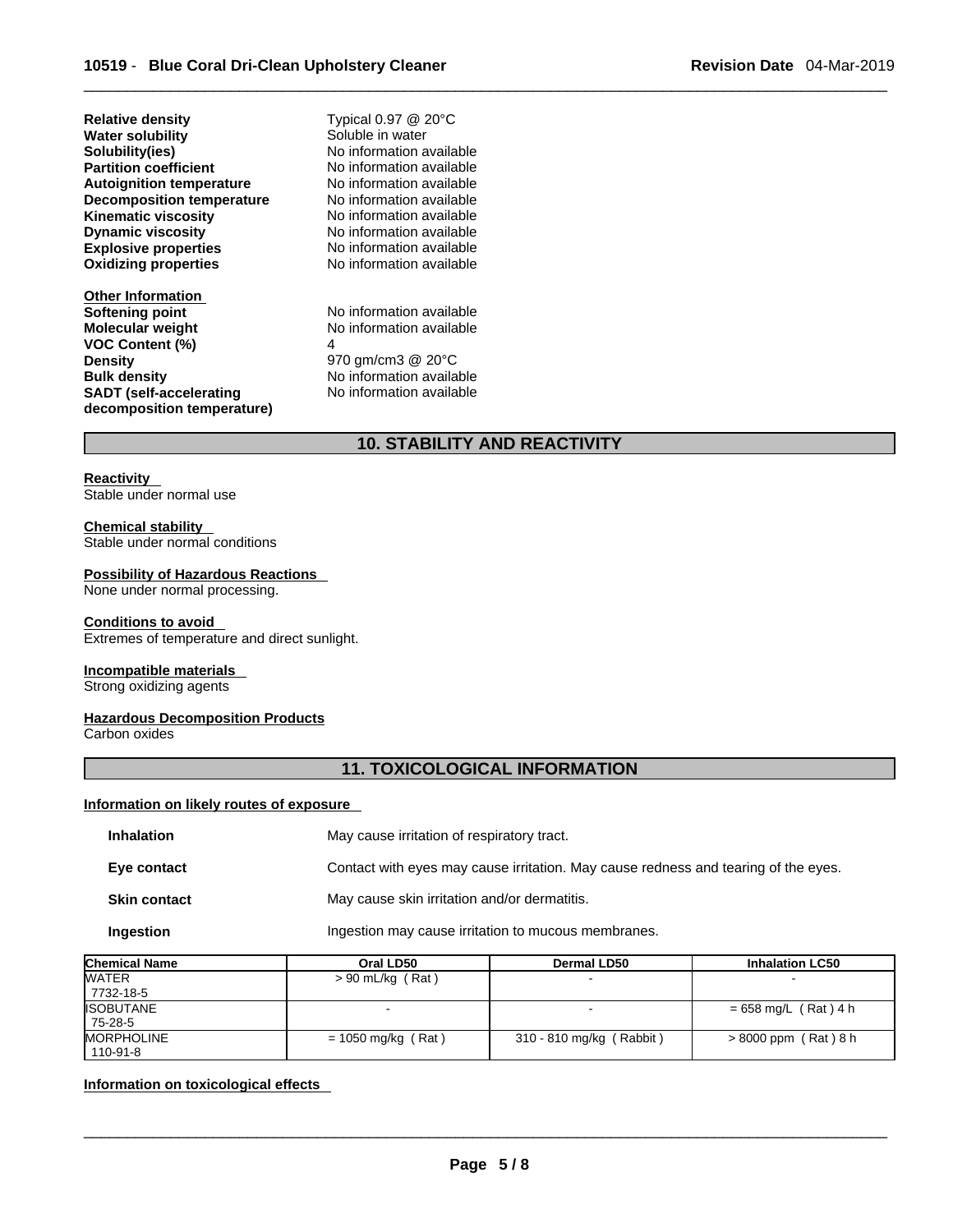**Symptoms** No information available.

#### **Delayed and immediate effects as well as chronic effects from short and long-term exposure**

| <b>Sensitization</b>                               | No information available.                                                                |             |            |             |
|----------------------------------------------------|------------------------------------------------------------------------------------------|-------------|------------|-------------|
| Germ cell mutagenicity                             | No information available.                                                                |             |            |             |
| Carcinogenicity                                    | The table below indicates whether each agency has listed any ingredient as a carcinogen. |             |            |             |
| <b>Chemical Name</b>                               | <b>ACGIH</b>                                                                             | <b>IARC</b> | <b>NTP</b> | <b>OSHA</b> |
| <b>IMORPHOLINE</b>                                 |                                                                                          | Group 3     |            |             |
| 110-91-8                                           |                                                                                          |             |            |             |
| IARC (International Agency for Research on Cancer) |                                                                                          |             |            |             |

*Not classifiable as a human carcinogen* 

Central nervous system.

#### **The following values are calculated based on chapter 3.1 of the GHS document** .**ATEmix** (inhalation-gas)

# **12. ECOLOGICAL INFORMATION**

#### **Ecotoxicity**

6.1 % of the mixture consists of component(s) of unknown hazards to the aquatic environment

#### **Persistence and degradability**

No information available.

#### **Bioaccumulation**

No information available.

#### **Mobility**

Disperses in water.

| <b>Chemical Name</b> | <b>Partition coefficient</b> |
|----------------------|------------------------------|
| <b>ISOBUTANE</b>     | 2.88                         |
| 75-28-5              |                              |
| <b>MORPHOLINE</b>    | $-2.55$                      |
| $110 - 91 - 8$       |                              |

#### **Other adverse effects**

No information available

### **13. DISPOSAL CONSIDERATIONS**

#### **Waste treatment methods**

| Disposal of wastes         | Recover or recycle if possible. Disposal should be in accordance with applicable regional,<br>national and local laws and regulations. |
|----------------------------|----------------------------------------------------------------------------------------------------------------------------------------|
| Contaminated packaging     | Do not reuse container.                                                                                                                |
| <b>US EPA Waste Number</b> | No information available                                                                                                               |

# **14. TRANSPORT INFORMATION**

| <b>DOT</b>            |                            |
|-----------------------|----------------------------|
| UN/ID No              | UN 1950                    |
| Proper shipping name: | Aerosols, Flammable Liquid |
| <b>Hazard Class</b>   | 21                         |

**UN/ID No** UN 1950 **Proper shipping name:** Aerosols, Flammable Liquid, Limited Quantity (LQ)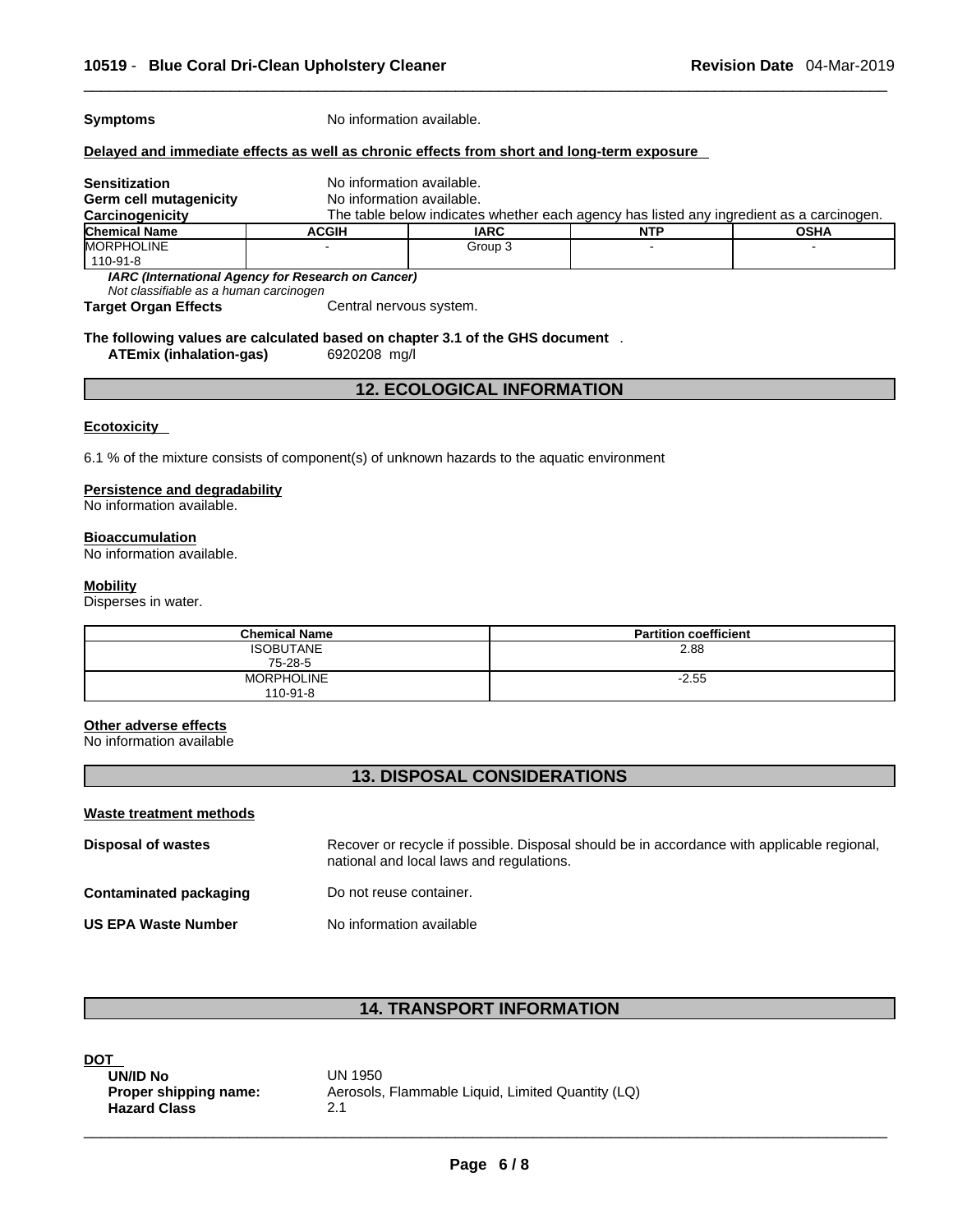| <b>IATA</b>           |                                                   |
|-----------------------|---------------------------------------------------|
| UN/ID No              | UN 1950                                           |
| Proper shipping name: | Aerosols, Flammable Liquid, Limited Quantity (LQ) |
| <b>Hazard Class</b>   | 2.1                                               |
| <b>IMDG</b>           |                                                   |
| UN/ID No              | UN 1950                                           |
| Proper shipping name: | Aerosols, Flammable Liquid, Limited Quantity (LQ) |

**15. REGULATORY INFORMATION** 

**Hazard Class** 2.1

| <b>International Inventories</b> |          |
|----------------------------------|----------|
| <b>TSCA</b>                      | Complies |
| <b>DSL/NDSL</b>                  | Complies |
| <b>EINECS/ELINCS</b>             | Complies |
| <b>ENCS</b>                      | Complies |
| <b>IECSC</b>                     | Complies |
| <b>KECL</b>                      | Complies |
| <b>PICCS</b>                     | Complies |
| <b>AICS</b>                      | Complies |

 **Legend:** 

**TSCA** - United States Toxic Substances Control Act Section 8(b) Inventory

**DSL/NDSL** - Canadian Domestic Substances List/Non-Domestic Substances List

 **EINECS/ELINCS** - European Inventory of Existing Chemical Substances/European List of Notified Chemical Substances

**ENCS** - Japan Existing and New Chemical Substances

**IECSC** - China Inventory of Existing Chemical Substances

**KECL** - Korean Existing and Evaluated Chemical Substances

**PICCS** - Philippines Inventory of Chemicals and Chemical Substances

**AICS** - Australian Inventory of Chemical Substances

#### **US Federal Regulations**

#### **SARA 313**

Section 313 of Title III of the Superfund Amendments and Reauthorization Act of 1986 (SARA). This product does not contain any chemicals which are subject to the reporting requirements of the Act and Title 40 of the Code of Federal Regulations, Part 372

#### **SARA 311/312 Hazard Categories**

| Acute health hazard               | Nο  |  |
|-----------------------------------|-----|--|
| Chronic Health Hazard             | N٥  |  |
| Fire hazard                       | No. |  |
| Sudden release of pressure hazard | No. |  |
| Reactive Hazard                   | N٥  |  |

#### **CWA (Clean WaterAct)**

This product does not contain any substances regulated as pollutants pursuant to the Clean Water Act (40 CFR 122.21 and 40 CFR 122.42)

#### **CERCLA**

This material, as supplied, does not contain any substances regulated as hazardous substances under the Comprehensive Environmental Response Compensation and Liability Act (CERCLA) (40 CFR 302) or the Superfund Amendments and Reauthorization Act (SARA) (40 CFR 355). There may be specific reporting requirements at the local, regional, or state level pertaining to releases of this material

### **US State Regulations**

#### **California Proposition 65**

This product does not contain any Proposition 65 chemicals **U.S. State Right-to-Know Regulations**